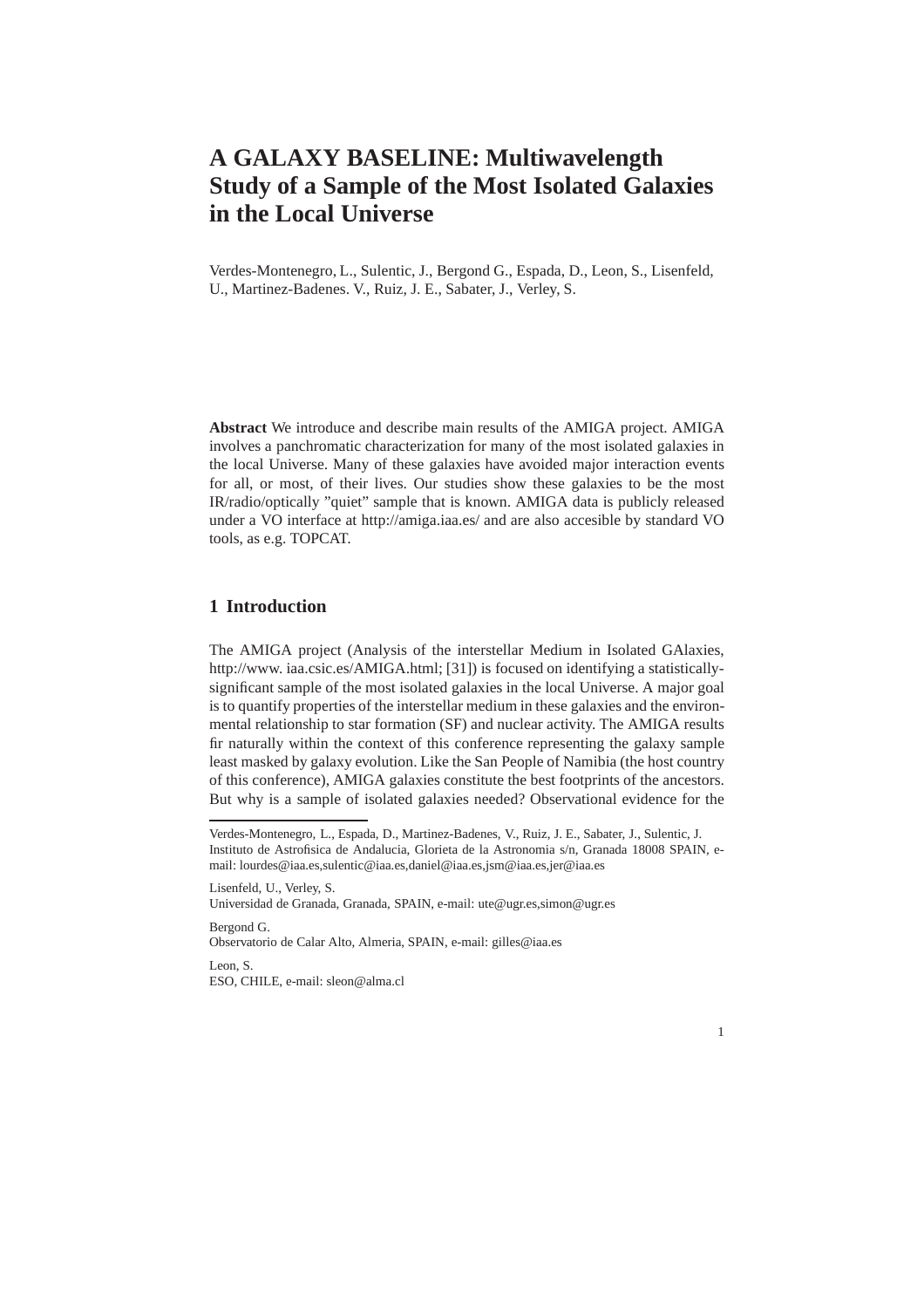interaction-enhancement connection is difficult to establish quantitatively. The involved processes and their amplitudes are not well measured or understood: e.g. 1) pairs show a star formation excess but no HI deficit [37, 38], 2) Hickson Compact groups show morphology changes and HI depletion, but no excess SF, [33, 14, 3], 3) dependence of nuclear activity on environment is confused [7, 19, 25, 2] as well as 4) the enhacement of molecular gas in interacting samples [5, 26, 32, 22]. On the other hand most definitions of "normal" or "isolated" in the literature are ambiguous, e.g. field samples [17] might include any galaxy not belonging to a cluster, so galaxies in pairs, triplets and loose/compact groups would not necessarily be excluded. In other cases galaxies without velocity data are not considered companions [16]. When a well defined isolation criterion is used, the largest samples of isolated galaxies in the literature in most cases involve monochromatic observations of subsamples from the Catalog of Isolated Galaxies (CIG: [15] [31] and references therein). The CIG catalogue constitutes the starting point for the AMIGA project.

## **2 AMIGA sample description and revisions**

We began with the CIG because of its numerous strengths: 1) Size: the sample is composed of  $n = 1050$  galaxies, 2) Isolation: no similar sized galaxies (factor 4) lie within 20 times the diameter of the companion, likely containing many of the most isolated galaxies in the local Universe, 3) Morphological diversity, 4) Depth: the CIG samples a large enough volume of space to allow sampling the majority of the optical luminosity function, 5) Completeness: between  $80 - 95\%$  brighter than 15.0 mag. Complementarity also extends to existing multiwavelength data for the CIG (e.g. [1],[12], [37]). We are building upon those foundations by: refining the basic catalog, utilizing new multiwavelength databases and obtaining new radio and optical measures.

In previous works we revised all of the CIG positions [23] and compiled redshift/distances for more than 90% of the sample. We also performed an optical characterisation of the sample [31], but our two largest refinements involved uniform reevaluation of isolation degree and morphology.

#### *2.1 Isolation revision*

In [34] and [35] we processed large digitised POSS-I fields for 950 galaxies from the CIG and evaluated their degree of isolation down to  $m_B \sim 17.5$  within a projected radius R≥0.5 Mpc. Pairs that remained in Karachentseva's revision were rejected while minor interactions were quantified, either calculating the local surface density or the external tidal force affecting each galaxy. Hence we defined various subsamples of galaxies according to their degree of isolation. The same parameters were calculated for samples of triplets, compact groups and clusters for comparison.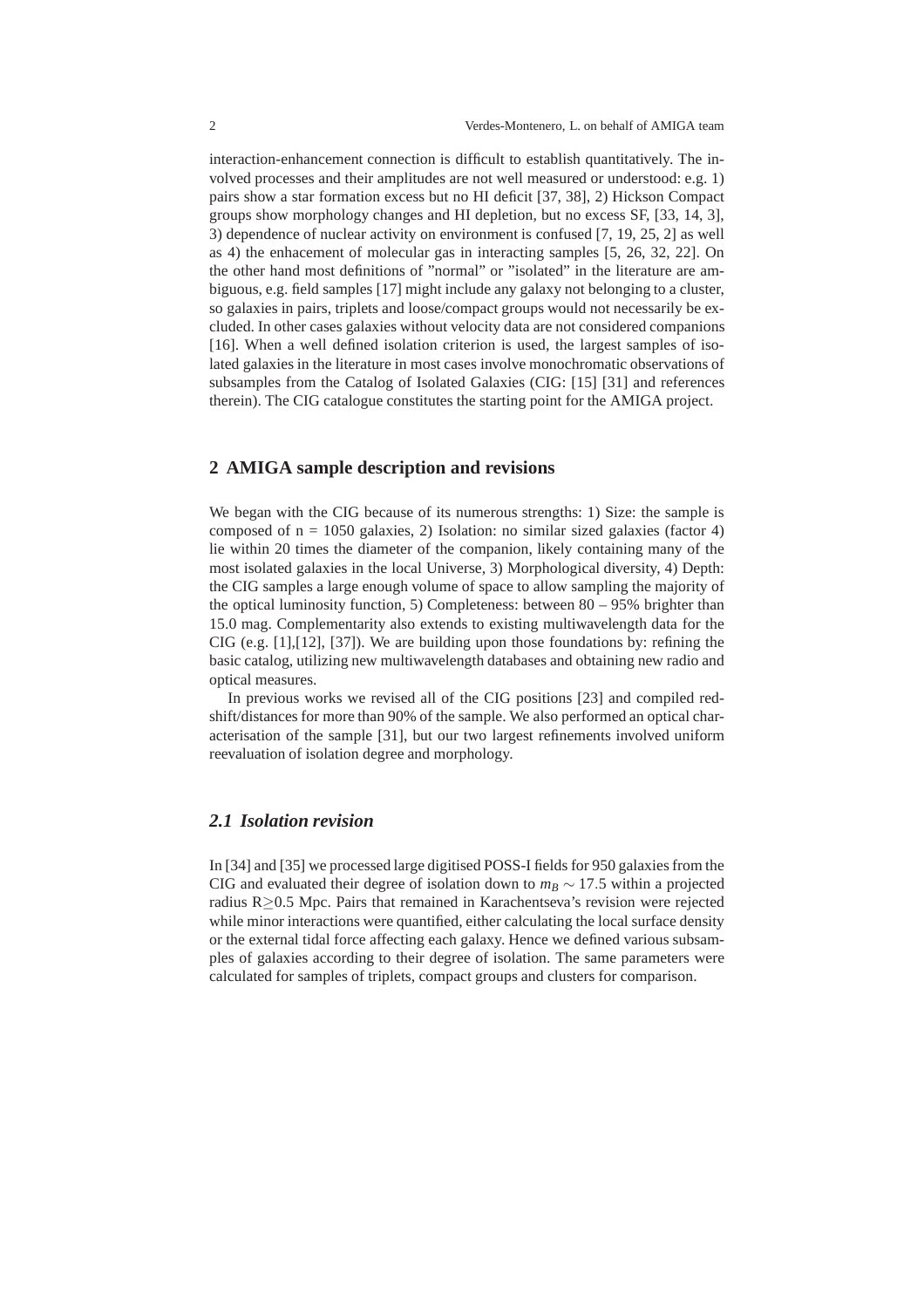#### *2.2 Morphology Refinement*

We used the digitized POSS2 for a uniform revision of optical morphologies [28]. This allowed us to exploit the high resolution and dynamic range of the photographic emulsions used for that survey. About 20% of galaxies in the catalog  $(n = 193)$  were flagged for the presence of nearby companions or signs of distortion likely due to interaction, and this subsample is treated separately in our subsequent studies. The dominant (2/3) CIG subsample involves late-type Sb-Sc spirals while 14% of the sample is classified as early-type and distributed approximately equally between elliptical and lenticular galaxies. We have identified the most nurture free population of E's which appear to be less luminous even than those found in less restrictive field samples. These are perhaps the best candidate population of primordial, or at least minimally nurtured, early-type galaxies.

# **3 Detailed morphological study of selected subsamples**

More recently [8] and [9] presented surface photometric and Fourier analysis of a representative 'prototypical' isolated sample of 100 Sb-c galaxies from the vetted CIG ( $M_i$  = -19 to -23) exploiting SDSS images. This structural analysis showed that most isolated galaxies in our sample: 1) likely host pseudobulges rather than classical bulges (bulge/total flux ratios were found to lie  $B/T < 0.2$  with Sersic indices generally  $n_{BULGE} \leq 2.5$ ), and 2) host longer bars, are more symmetric, less concentrated and less clumpy than less isolated samples such as OSUBGS (Ohio State University Bright Galaxy Survey; [10]) or CSRG sample (Catalog of Southern Ringed Galaxies [6]) sample.

We obtained  $H\alpha$  and Gunn r photometric data for more than 200 spiral galaxies from AMIGA. in order to separate the effects of local environment from internal dynamical processes. The 45 largest and least inclined galaxies were selected for morphological study including the modes of spiral structure as well as bar strength. We also estimated the torques between gas and the bulk of the optical matter using Fourier analysis [36]. We concluded that isolated galaxies do not appear to be preferentially barred or unbarred. Comparison of the  $H\alpha$  distributions with the results of numerical simulations helped to set constraints on the SF law, which is likely to differ from a genuine Schmidt law. The frequently observed phenomenon of star formation avoiding the bar, in spite of large gas density there, suggests that it is probable that the relative velocity of the gas in the bar also needs to be taken into account.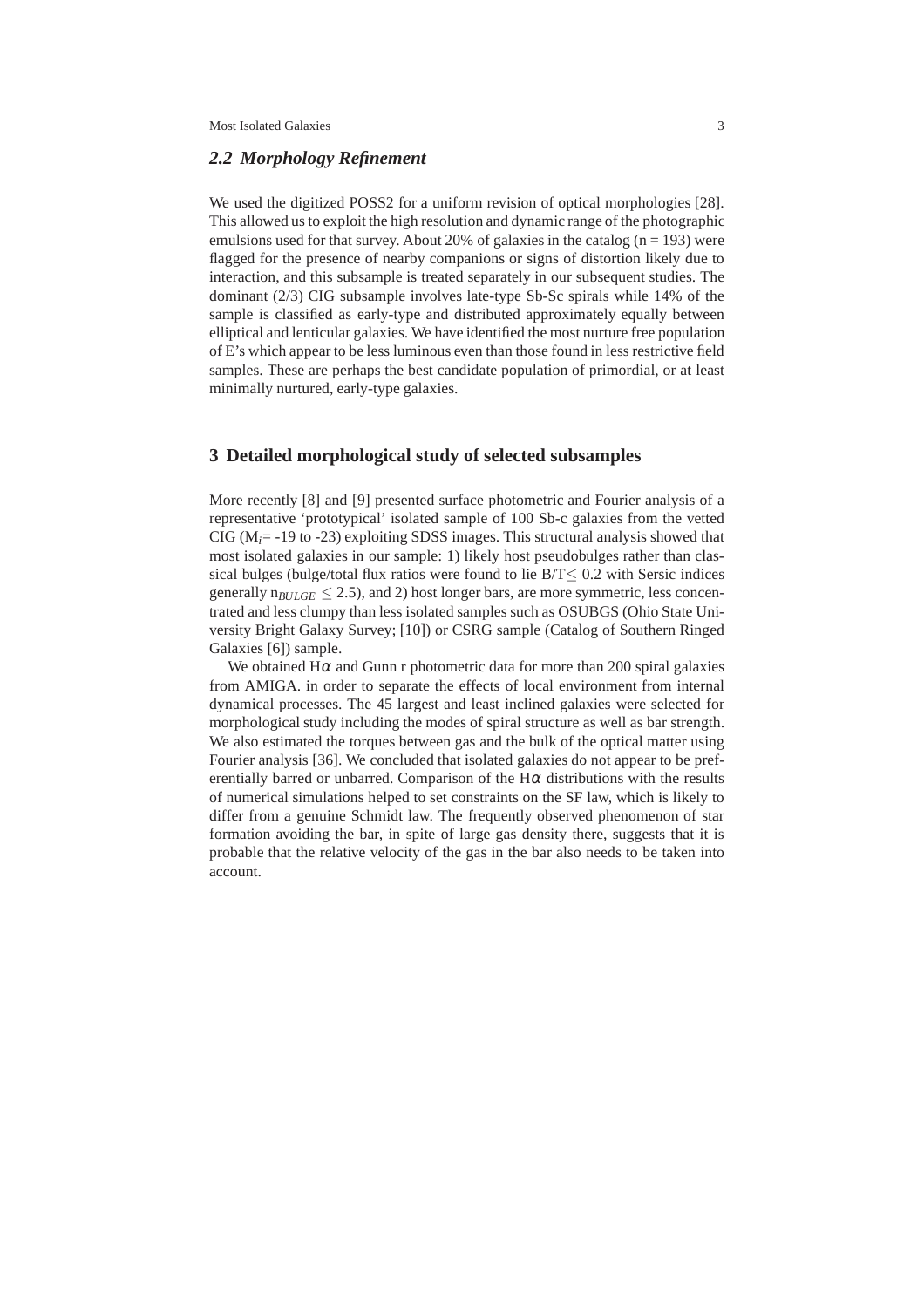#### **4 FIR emission, radiocontinuum emission and nuclear activity**

We studied IR emission properties of the AMIGA sample [21] since MIR/FIR emission are regarded as sensitive interaction diagnostics. The 4 IRAS bands were coadded for 1030 CIG galaxies increasing the archival signal-to-noise ratio by a factor 3- 5. The complete sample was used for characterization of the LFIR-LB correlation as a reference for evaluating IR properties of interacting samples. Galaxies suspected interacting in [28] were excluded. Only 2% of the galaxies showed  $log(LFIR)$ 10.5 Lsol. Comparison with 2445 galaxies from the magnitude limited CfA sample, selected without environmental discrimination, showed a significantly higher mean  $log(LFIR)$ ,  $\langle log(LFIR)CfA \rangle = \langle log(LFIR)AMIGA \rangle + 0.26$ , whereas the mean log(LB) was the same as the AMIGA sample. The galaxies flagged as interacting lie above this correlation showing a systematic enhancement in LFIR.

Radio continuum data at 325, 1420, and 4850 MHz were extracted from the WENSS, NVSS/FIRST, and GB6 surveys [20]. Comparison between NVSS and FIRST results indicate that radiocontinuum emission in AMIGA spirals is diskdominated and likely driven by low to moderate star formation. In contrast compact groups members show an excess of nuclear radio emission. Furthermore, the derived radio luminosities for detections reveal a very radio-quiet sample, with most detections showing radio/optical luminosity ratios R=1-10.

We also considered the radio - FIR correlation for our sample in order to study nuclear activity in non-interacting galaxies ([27]. We searched for radio-excess galaxies which are candidate AGNs and FIR colours to find obscured AGN candidates. There are no radio-excess galaxies in our sample above a factor 5 of radio excess, which is the lowest rate found in comparison with other samples in denser environments. We conclude that the environment plays a crucial and direct role in triggering radio nuclear activity and not only via the morphology-density or the density-luminosity relations. We also used SDSS nuclear spectra for AMIGA galaxies to search for spectroscopic signatures of AGN and to study the properties of the underlying stellar populations. We produced a final catalogue of AGN-candidate galaxies indicating 22% as an upper limit for the AGN fraction. We are currently studying this rate for samples with higher environmental densities in the bibliography, with a special care to perform the analysis in exactly the same way, in order to avoid biased results.

## **5 Atomic gas**

We also explored properties of the cold gas in AMIGA galaxies using HI data for  $\sim$  800 galaxies which is about three times more than the classical study by [18]. We presented the preliminary results in [11]. We have also quantified the degree of asymmetry of the HI single dish profiles, and revised the results from the bibliography suggesting that more than half of the galaxies present a perturbed HI independently of the environment ([29],[13],[24],[30],[4]). Our study shows that AMIGA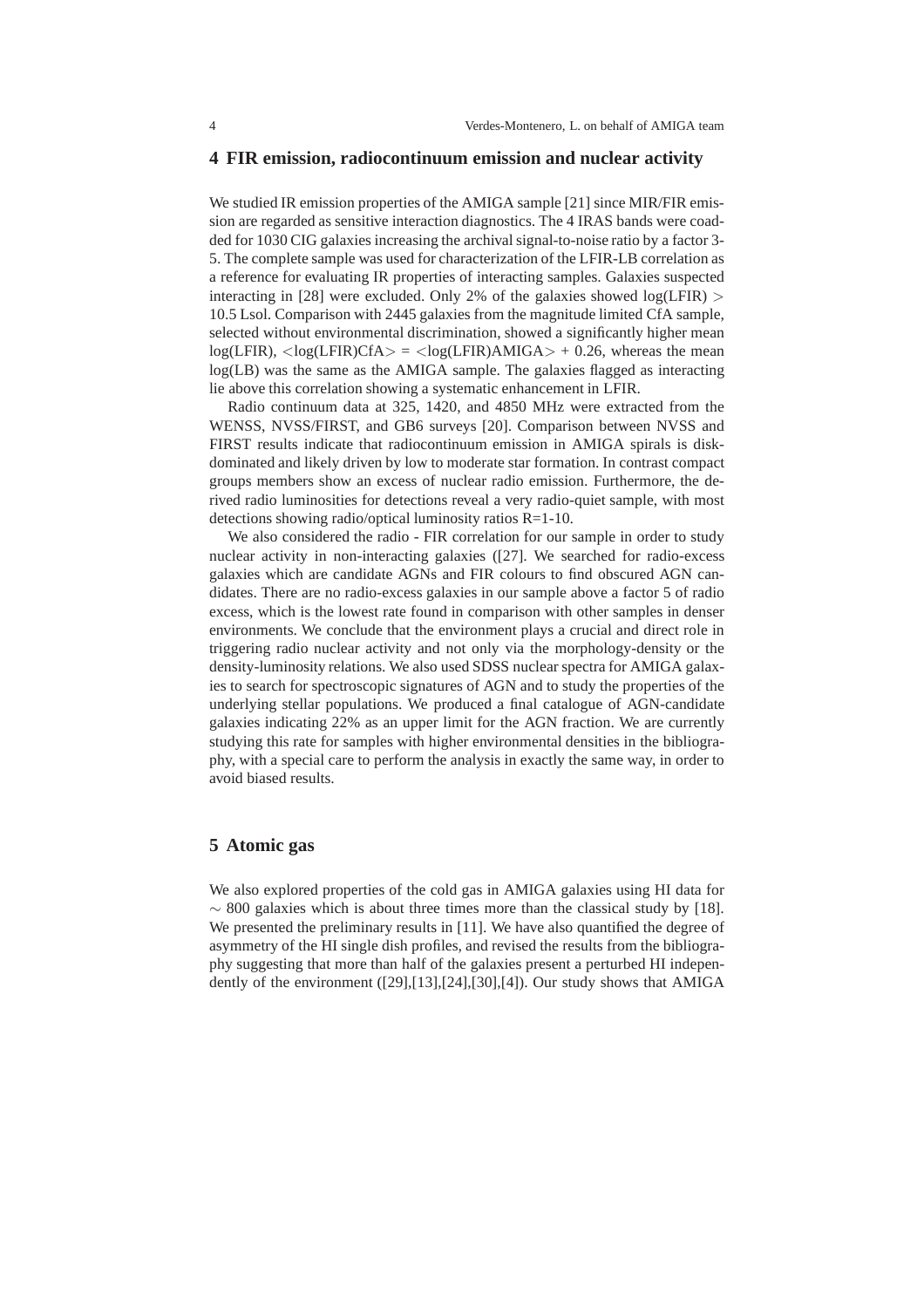Most Isolated Galaxies 5

exhibits the lowest HI asymmetry level in the local Universe. We found that field samples present an excess of  $\sim$  20% more asymmetric HI profiles than those in CIG. Still a small percentage of galaxies in our sample present large asymmetries. We have started a follow-up of isolated and asymmetric systems using high resolution VLA and GMRT maps give insight into the origin of such asymmetries.

# **6 Concluding remarks**

We suggest that the size of AMIGA sample and the strength of the isolation criterion make it the optimal statistical reference sample for studying the low density tail of the two-point correlation function and/or morphology-density relation. The AMIGA vetted CIG is the largest compilation of the most isolated galaxies in the local Universe. Other samples in the bibliography appear to contain more luminous early-types and spirals with large bulges than found in the CIG. The fact that we find differences with other samples at optical, FIR, radiocontinuum, and HI wavelengths argues that these galaxies have spent most of their lives in relative isolation. The low luminosity early-type fraction and the large fraction of small bulge spirals cannot have experienced major nurture events (i.e. mergers) in their lives. This is the closest we are likely to come to identifying a population of galaxies whose properties are dominated by nature rather than nurture.

**Acknowledgements** The authors are partially supported by DGI Grant AYA2008-06181-C02 and Junta de Andalucía (Spain) TIC-114 and P08-FQM-4205-PEX.

## **References**

- 1. Adams, M., Jensen, E., & Stocke, J. 1980, AJ, 85, 1010
- 2. Best, P. N., Kauffmann, G., Heckman, T. M., Brinchmann, J., Charlot, S., Ivezić, Ž., & White, S. D. M. 2005, MNRAS, 362, 25
- 3. Bitsakis, T., Charmandaris, V., Le Floc'h, E., Diaz-Santos, T., Slater, S. K., Xilouris, E., & Haynes, M. P. 2010, arXiv:1003.1644
- 4. Bournaud, F., Combes, F., Jog, C. J., & Puerari, I. 2005, A&A, 438, 507
- 5. Braine, J., & Combes, F. 1993, A&AS, 97, 887
- 6. Buta, R. 1995, ApJSS, 96, 39
- 7. De Robertis, M. M., Yee, H. K. C., & Hayhoe, K. 1998, ApJ, 496, 93
- 8. Durbala, A., Sulentic, J., Buta, R., & Verdes-Montenegro, L. 2008, MNRAS, 390, 881
- 9. Durbala, A., Buta, R., Sulentic, J., & Verdes-Montenegro, L. 2009, MNRAS, 397, 1756
- 10. Eskridge, P. B., et al. 2002, ApJSS, 143, 73
- 11. Espada, D., et al. 2009, arXiv:0909.2736
- 12. Haynes, M., & Giovanelli, R. 1984, AJ, 89, 758
- 13. Haynes, M. P., van Zee, L., Hogg, D. E., Roberts, M. S., & Maddalena, R. J. 1998, AJ, 115, 62
- 14. Iglesias-Páramo, J., & Vílchez, J. M. 1999, ApJ, 518, 94
- 15. Karachentseva, V. 1973, Comm. Spec. Ap. Obs., 8, 1